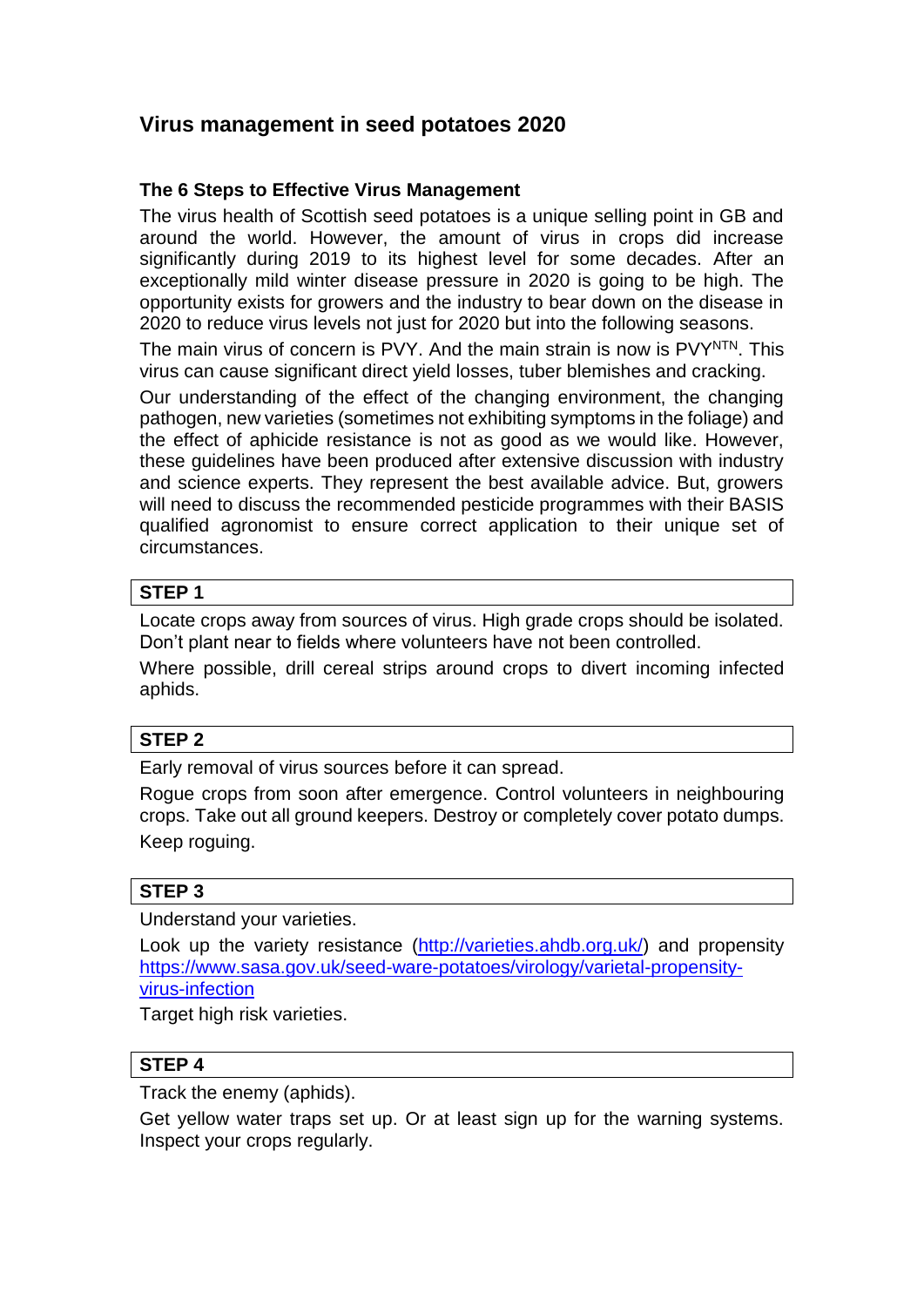# **STEP 5**

As soon as aphids are flying, Spray. And keep spraying until the crop has been burnt down.

Follow the detailed guidelines to ensure an effective, reliable and legal programme is followed.

Sprays can be very effective against PLRV. They are not necessarily effective for PVY control.

# **STEP 6**

Understand the limitations.

Aphids can transmit PVY in around a minute, making control very difficult, so aphicides cannot be relied upon to provide control of PVY transmission.

There is resistance to some aphicides in some aphid species.

Mineral oils are useful to reduce virus acquisition and transmission of PVY<sup>N</sup>.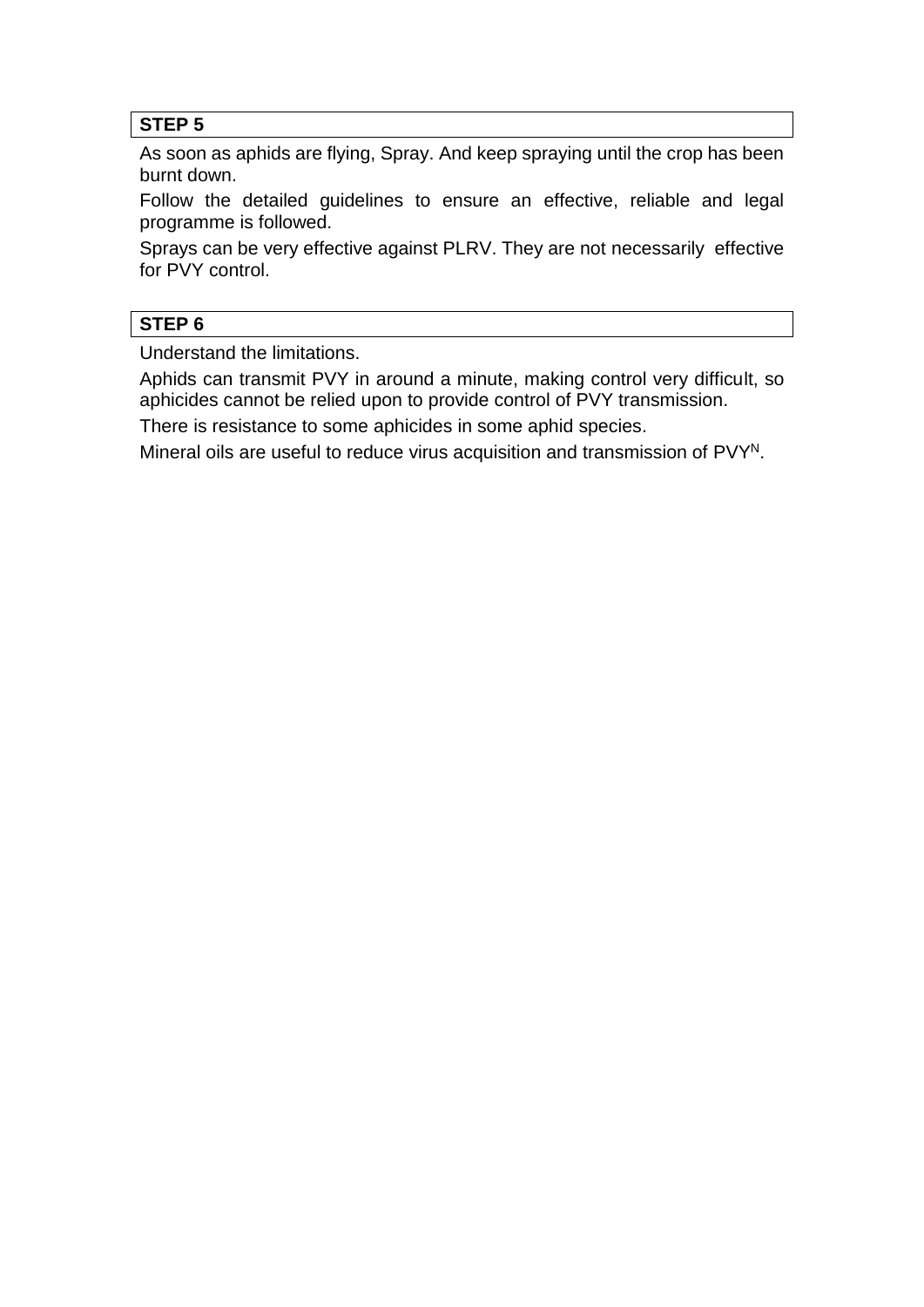## **Introduction**

Protecting all seed potato crops from the various aphid-borne potato viruses is essential to maintain the quality of Scottish seed potatoes, particularly in light of the shrinking availability of aphicides for effective virus management.

Maintaining high quality seed health now will help protect future crops when we lose further aphicides over the next few years by reducing the level of virus inoculum available to aphids. There was an unwelcome increase in the incidence of crops containing potato virus Y last season, which has increased the risk of virus infected stocks being planted in 2020 and subsequent spread of virus into the 2020 seed crop.

A conservative approach to maintaining high health seed stocks is recommended through a robust approach to aphid-borne virus management to avoid viruses entering the seed stock.

#### **Removing sources of virus**

The key focus should be on targeting and managing the potential sources of virus:

- The mother seed stock i.e. the seed crop planted in the field
- Other seed and ware crops in proximity to the crop
- Groundkeepers/volunteers in potato and non-potato crops
- Potato dumps where haulm growth is present

Growing seed crops in an environment in which all sources of aphid-borne viruses are kept to a minimum is a key consideration in the production of healthy seed potatoes. This includes sources within the seed crop as well. High quality virus-free seed should be sourced to minimise the risks of spread from infected plants within the crop, supported by thorough roguing of any virus infected plants and groundkeepers at an early stage – preferably as early in the growth of the crop as practical - before aphid vectors of non-persistent virus are flying.

Risks from the local area should be addressed by attempting to isolate seed crops from potential external sources of virus, and by minimising the sources of virus available for aphids to acquire virus from. Adjacent fields should be checked for the presence of infected groundkeepers/volunteers and action taken as appropriate, including informing the owners of these crops on the benefits of groundkeeper management.

Neighbouring ware crops should be as free from virus as possible - the use of untested homesaved seed to grow ware can increase the risk. Preventing haulm growth on dumps is also important in limiting the opportunities for flying aphids to pick up virus and carry it into seed crops.

Roguing of groundkeepers/volunteers from non-potato crops, and potato plants exhibiting virus symptoms from ware and seed crops is an essential component of virus management in seed potatoes – aphids have to pick up virus from somewhere.

Aphids will acquire virus from the above sources if they contain virus infected plants, and some non-potato colonising aphids and all potato colonising aphids play a significant role in virus transmission.

Consider sowing cereal strips at the edges of both seed and ware crops, as they can purge the virus from the stylets of aphids before they move into the seed crop.

#### **Potato viruses transmitted by aphids**

There are two groups of aphid-borne viruses that are of concern in seed potatoes; persistent viruses (such as *Potato leaf roll virus* - PLRV) and non-persistent viruses (e.g. *Potato virus Y* – PVY<sup>O</sup>, PVY<sup>N</sup>, *Potato virus A* – PVA, *Potato virus V* – PVV).

The persistent virus PLRV resides in the phloem sap of plants and is acquired from infected plants by aphids feeding on the plants and ingesting sap. The ability of an aphid to transmit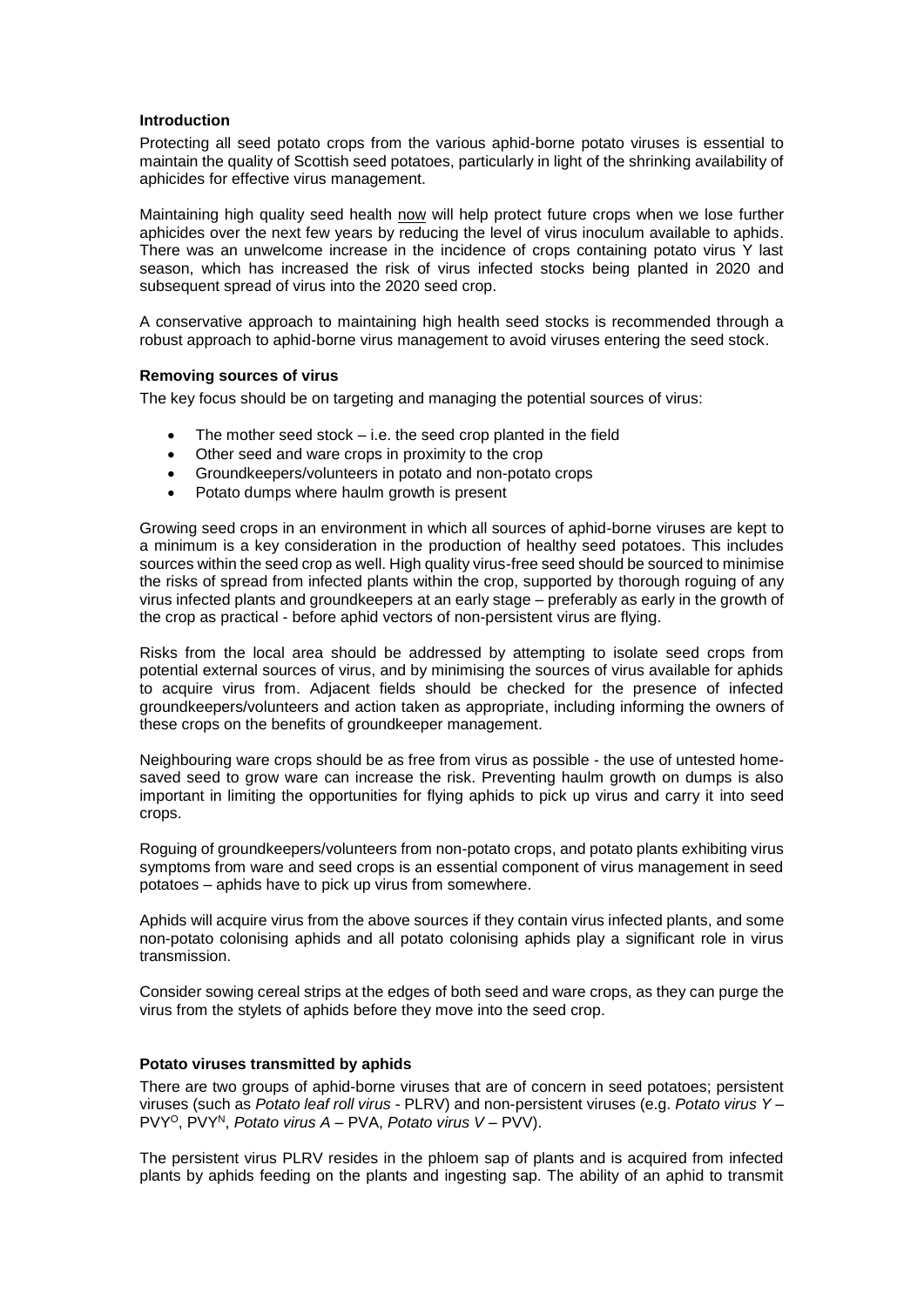PLRV is then delayed for several hours because the virus has to pass through the digestive system of the aphid and enter its saliva before transmission can occur. Consequently, **only potato colonising aphids will be transmitting PLRV**. Once the virus has been acquired by an aphid, it remains infective for the rest of the aphid's life.

The non-persistent viruses PVY<sup>O</sup>, PVY<sup>N</sup>, PVA and PVV are rapidly acquired when an aphid feeds on an infected plant because these viruses, which reside in most plant tissues including the leaf epidermal cells of plants, are carried on the aphid mouthparts. **Non-persistent viruses can be passed on to another plant within a few minutes during aphid feeding.** Consequently, winged aphids which briefly probe plants to determine whether they are suitable host-plants and then move onto another plant, have the potential to spread these viruses quickly within the crop. These winged aphids may be non-potato colonising or potato colonizing aphids, and **several non-potato colonising aphid species are involved in PVY virus transmission.**

# **Varietal propensity for virus**

The term 'varietal propensity' has been adopted to describe whether virus symptoms observed within a variety are above or below the average across the whole Scottish seed crop. Whether a variety has a propensity to PLRV or to PVY can be used to determine the appropriate means of protecting the crop through an aphicide programme for the appropriate aphid vector species. For example, aphicide programmes could be less intensive for varieties that have a low propensity for virus infection. Propensity should also be considered in any planting programme as there will be advantages in ensuring that varieties with a propensity to say, PVY, are planted away from crops which are considered a likely source of inoculum for that virus.

Full details on varietal propensity can be found at [https://www.sasa.gov.uk/seed-ware](https://www.sasa.gov.uk/seed-ware-potatoes/virology/varietal-propensity-virus-infection)[potatoes/virology/varietal-propensity-virus-infection](https://www.sasa.gov.uk/seed-ware-potatoes/virology/varietal-propensity-virus-infection)

## **Information on aphids**

The cumulative appearance of aphids throughout the season can be monitored from the AHDB network of aphid water traps [\(http://aphmon.fera.defra.gov.uk/\)](http://aphmon.fera.defra.gov.uk/) and the UK network of aphid suction traps at the following links:-

<https://ahdb.org.uk/aphid-news>

<https://insectsurvey.com/aphid-bulletin>

<http://www.sasa.gov.uk/wildlife-environment/aphid-monitoring/aphid-bulletins>

This information can be used as an early warning system for general areas and growers are strongly encouraged to use data from both the water traps and the suction traps to gauge the threat from aphids and virus in their area and monitor the virus pressure throughout the season.

Aphids that carry and transmit non-persistent viruses include non-colonising as well as potatocolonising species, and they can acquire and transmit virus to potatoes if they land and probe on a potato leaf. These non-colonising aphids include the bird cherry–oat aphid, the grain aphid, the rose–grain aphid, the apple–grass aphid and the willow-carrot aphid. The aphids that can colonise and multiply on potatoes include the peach–potato aphid, potato aphid and glasshouse–potato aphid.

Consequently, the timing and numbers of key aphids caught in the aphid water traps and suction traps can be used as a guide to the risk of aphid movement into potato crops, and potentially advise the beginning of the aphid management programme, taking into account the appearance of the key aphids listed below, rather than specific potato–colonising aphids.

## **Key aphids**

Once any of the following aphids begin to appear in local water traps or suction traps then there is risk of transmission of non-persistent viruses and aphid management programmes should start.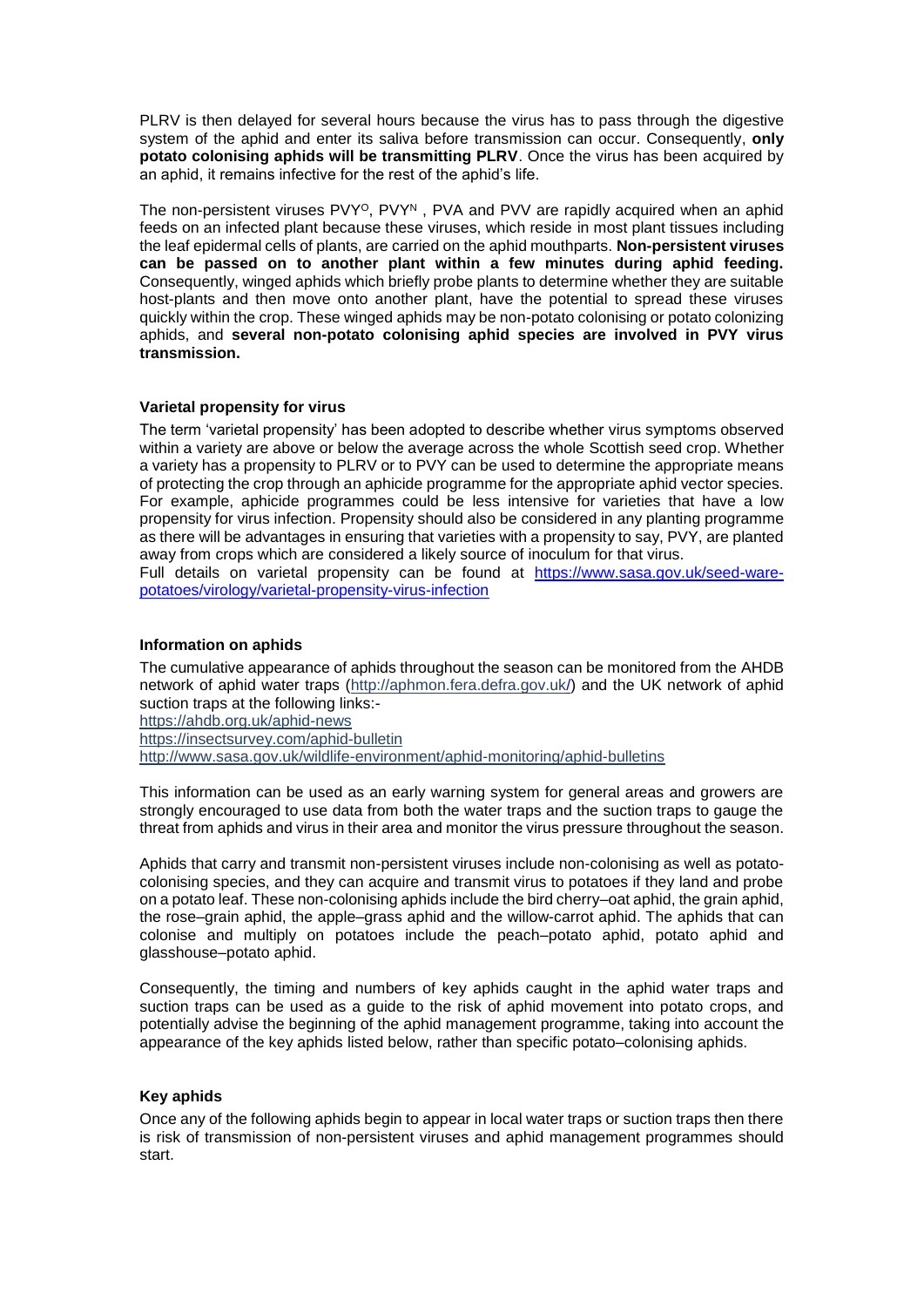- *Myzus persicae* **- Peach**–**potato aphid**
- *Acyrthosiphon pisum* Pea aphid
- *Rhopalosiphum padi* Bird cherry–oat aphid
- *Aphis nasturtii* **- Buckthorn**–**potato aphid**
- *Metopolophium dirhodum* Rose–grain aphid
- *Brachycaudus helichrysi* Leaf-curling plum aphid
- *Rhopalosiphoninus latysiphon* **- Bulb and potato aphid**
- *Myzus ornatus* Violet aphid
- *Myzus ascalonicus* Shallot aphid
- *Macrosiphum euphorbiae* **- Potato aphid**
- *Aulacorthum solani* **- Glasshouse**–**potato aphid**
- *Hyperomyzus lactucae* Currant–sowthistle aphid
- *Aphis fabae* Black bean aphid
- *Sitobion avenae* Grain aphid
- *Brevicoryne brassicae* Cabbage aphid
- *Cavariella aegopodii* Willow-carrot aphid

Note that those in **bold** are the aphid species that can colonise potatoes, but all the aphids listed above can transmit non-persistent viruses.

## **Aphid management programmes**

Several aphicides that growers are familiar with are no longer available or have restricted uses this season. The active substance pymetrozine (e.g. Plenum) and the neonicotiniod thiamethoxam (e.g. Actara) are no longer available. The active substance flonicamid (e.g. Teppeki) can only be used on crops that will not have any of the harvested tubers ending up in the human or animal food chain.

In mainland Europe some mineral oils are approved as plant protection products (PPP) and so can be used alone. In UK the available mineral oils are adjuvants (and not PPPs) and must be used with an approved PPP such as an insecticide, fungicide or herbicide. Trials have been carried out in UK under experimental permits to evaluate the effect of mineral oils, alone or in combination, on virus transmission. Differences in effectiveness were observed but the reasons for this have not been fully determined. Vegetable oils have been less well studied in UK and we have no evidence on their effectiveness.

Overseas (e.g. Canada and the Netherlands) mineral oils are being used as PPP from 30% crop emergence onwards as weekly treatments, but in the UK mineral oil adjuvants are not approved for application beyond tuber initiation. Note that mineral oils are not compatible with the potato blight fungicides Ranman Top, Shirlan, or the aphicide Biscaya. However, trials have demonstrated that the mixture of oils with the blight fungicides Invader, Percos and Revus improved levels of blight control.

There are several aphicides that can play a role in virus management in seed potato crops (see Table 1). However, peach–potato aphids resistant to pyrethroid aphicides (esfenvalerate and lambda-cyhalothrin), are now in the majority in Scottish and English potato and vegetable crops, and there is reduced sensitivity to pyrethroids in other aphid species such as the grain aphid and willow-carrot aphid. Correct choice of aphicide is crucial to minimise the risk of aphicideresistant aphids developing on crops and consequently transmitting virus. A spray programme that alternates differing chemical groups is essential to minimise the transmission of virus by aphids and reduce the risk of resistance.

- Mineral oil or vegetable oil can be applied with a PPP up to tuber initiation (e.g. Newman Cropspray 11E, Headland Fortune).
- A rapid knock-down pyrethroid component (*lambda-cyhalothrin* or *esfenvalerate*) has been a common component of PVY reduction programmes as the chemical has a rapid kill of aphids and also potentially acts as a deterrent to aphid probing of treated leaves, thus reducing the risk of virus being acquired and transmitted. When peach-potato aphids, grain aphids or willow-carrot aphids appear in traps, relying on pyrethroid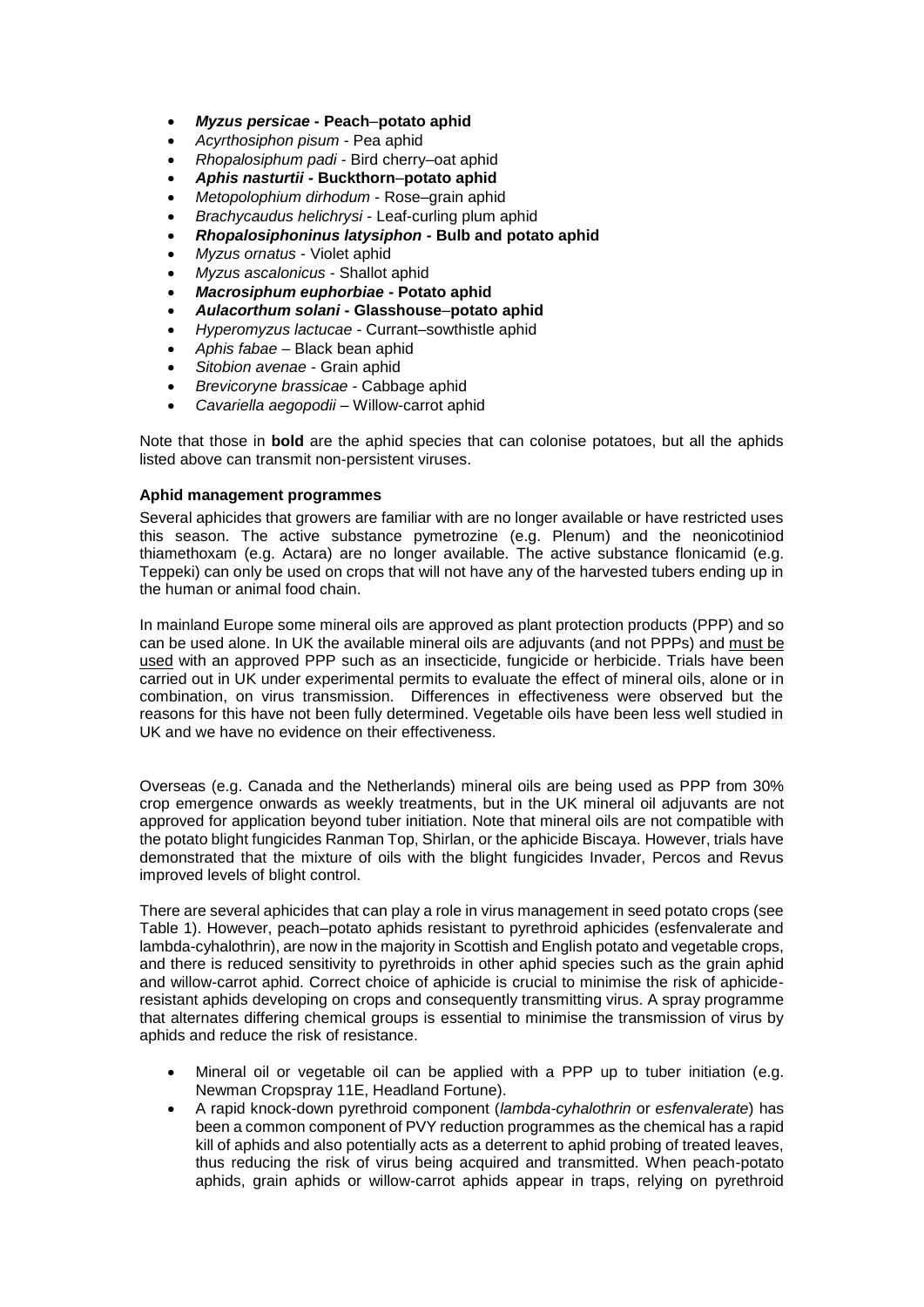aphicides alone is not advisable, as these aphids are likely to be resistant to this group of aphicides. However, other non-colonising aphid species with differing abilities to transmit virus are considered to be fully susceptible to these pesticides.

 A translaminar component (*acetamiprid*, *flonicamid*, *thiacloprid*, *spirotetramat*) which is taken up by the leaf and kills aphids that feed on the leaves is recommended when peach-potato aphids appear. These aphicides will target any colonising aphids and prevent their multiplication on the crop and subsequent spread of virus to adjacent plants. These treatments will be particularly effective in the control of PLRV.

No more than two applications of a neonicotinoid product (acetamiprid, thiacloprid) can be applied in a season, and are not to be used in consecutive sprays.

Of the aphicides listed above, acetamiprid, flonicamid, thiacloprid and spirotetramat are the only products to which peach–potato aphids are not known to show any resistance, so they are an essential component of an anti-resistance strategy against this species and should be used when peach-potato aphids have been found in aphid traps.

| Aphicide group          | <b>Active</b><br>ingredient(s) | <b>Products</b>                                                                                                                                                                                                                                                                                                                                                                                                                                                                                                                                   | Max No. of<br>applications<br>of each<br>product |
|-------------------------|--------------------------------|---------------------------------------------------------------------------------------------------------------------------------------------------------------------------------------------------------------------------------------------------------------------------------------------------------------------------------------------------------------------------------------------------------------------------------------------------------------------------------------------------------------------------------------------------|--------------------------------------------------|
| Pyrethroid              | esfenvalerate                  | Barclay Alphasect, Clayton Cajole,<br>Clayton Slalom, Clayton Vindicate,<br>Gocha, Kingpin, Sumi-Alpha, Sven                                                                                                                                                                                                                                                                                                                                                                                                                                      | 4                                                |
| Pyrethroid              | lambda-<br>cyhalothrin         | Balliol, Clayton Lambada, Clayton<br>Lanark, Clayton Sparta, CleanCrop<br>Argent, CleanCrop Corsair, CM<br>Lambaz 50 EC, Colt 10 CS, Dalda 5,<br>Eminentos 10 CS, Euro Lambda 100<br>CS, Hallmark with Zeon Technology,<br>Hockley Lambda 5EC, Karis 10 CS,<br>Kendo, Kung Fu, Kusti, Laidir 10 CS,<br>Lambda-C 100, Lambda-C 50,<br>Lambdastar, MAC<br>Lambda<br>Cyhalothrin 50 EC, Markate 50,<br>Martlet, Ninja 5CS, Reparto,<br>RouteOne Lambda C, RVG Lambda-<br>cyhalothrin, Seal Z, Sparviero,<br>Stealth, Triumph, Triumph CS,<br>Warrior | 4                                                |
| Neonicotinoid           | acetamiprid*                   | Insyst, Persist                                                                                                                                                                                                                                                                                                                                                                                                                                                                                                                                   | $2(1)$ on ware)                                  |
| Neonicotinoid           | thiacloprid*                   | Biscaya, Clayton Cayman, Standon<br>Zero Tolerance, Thia 240, Zubarone                                                                                                                                                                                                                                                                                                                                                                                                                                                                            | $2(1)$ on ware)                                  |
| Pyridine<br>carboxamide | $***$<br>flonicamid*,          | Hinode, Pekitek, Teppeki                                                                                                                                                                                                                                                                                                                                                                                                                                                                                                                          | $\overline{2}$                                   |
| Tetramic acid           | spirotetramat*, **             | Clayton Occupy, Cleancrop Sierra,<br>Movento, Spirotet, Tetramat                                                                                                                                                                                                                                                                                                                                                                                                                                                                                  | 4                                                |

## **The following aphicides are approved for use on seed potato crops in 2020:**

\* These aphicides have translaminar activity

\*\* Application only after flowering in those varieties which produce flowers

\*\*\* Only be used on crops that will not have any of the harvested tubers ending up in the human or animal food chain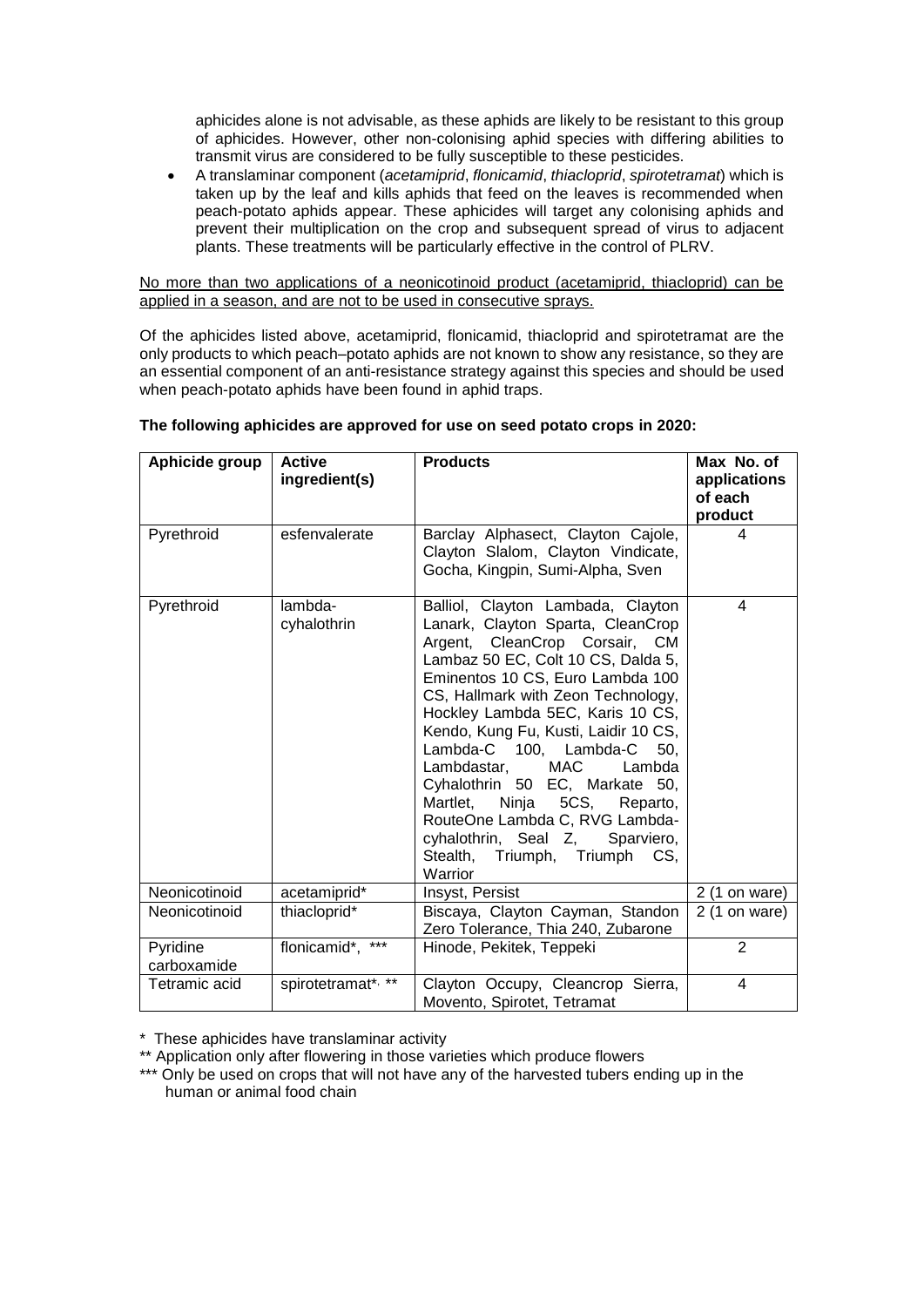# **The first aphicide treatments**

For growers of seed potatoes in areas where there is any significant risk of virus spread such as proximity to other seed and ware crops, cereal crops with a groundkeeper problem, or near to potato dumps, consider the use of mineral oils (e.g. Newman Cropspray 11-E) with a PPP weekly (aphicide, fungicide or herbicide) from crop emergence until tuber initiation. This regime is in addition to that outlined below.

The first aphicide treatments should begin when **any of the aphids** listed above appear in traps or on the crop. Growers should regularly check the aphid trap websites listed above for the presence of the key aphids in local water traps and suction traps. Ideally growers should operate their own traps to understand local conditions.

Note that it is predicted that the first catch of peach-potato aphids in 2020 in the Dundee aphid suction trap is 3<sup>rd</sup> June, and at Gogarbank (Edinburgh) on 24<sup>th</sup> May.

Non-colonising aphids such as the cereal aphids and willow-carrot aphid may appear from mid-April.

The pyrethroid aphicides (esfenvalerate or lambda-cyhalothrin) can used alone (or with a mineral oil adjuvant) up to the point when peach-potato aphids appear on crops or in traps, after which they should be used in a programme every 7 days, with a tank-mix of acetamiprid, thiacloprid, flonicamid or spirotetramat (post-flowering only) every 14 days.

- Acetamiprid, thiacloprid, flonicamid or spirotetramat are not permitted in consecutive sprays. i.e. flonicamid followed by flonicamid etc.
- Spirotetramat cannot be used before or during flowering. No more than two applications of a neonicotinoid product (acetamiprid, thiacloprid) can be applied over a season.

Treatments should be maintained at 7 day intervals (pyrethroid  $\pm$  oil until tuber initiation only) with pyrethroid + acetamiprid, thiacloprid, flonicamid or spirotetramat at 14 day intervals, and continue until burning down. Be aware of any regrowth after burning down as this may be attractive to aphids and subsequently infected with virus, so aphicide treatments on regrowth are recommended.

In England aphids will appear earlier and in some areas such as Yorkshire and Norfolk there can be high aphid (and virus) pressure from early crop emergence due to peach-potato aphids.

# **Ware crops**

Virus management on ware crops is generally not necessary unless the ware crops are sited near to seed crops where they may act as a source of both virus and aphids. The removal of virus affected plants is recommended, and aphid control is suggested once aphids begin to appear. On ware crops isolated from seed crops, aphid control is only necessary when aphid numbers on the crop show a significant increase between two monitoring dates; e.g. 4 per leaf on one day and 12 per leaf the following date of monitoring. If aphid numbers remain relatively static or low then no treatment is necessary. Any of the aphicides listed above can be used on ware crops, but it is preferable to avoid use of pyrethroid insecticides on ware crops due to aphicide resistance in peach-potato aphids.

## **Summary**

- Identify and take action against potential sources of virus such as groundkeepers in adjacent crops and potato dumps. Early roguing of potato plants exhibiting virus symptoms from ware and seed crops, and groundkeepers from non-potato crops is an essential component of virus management in seed potatoes
- Consider the use of cereal strips at field edges to strip virus from aphids moving into crops.
- Assess propensity of variety to PLRV or to PVY [https://www.sasa.gov.uk/seed-ware](https://www.sasa.gov.uk/seed-ware-potatoes/virology/varietal-propensity-virus-infection)[potatoes/virology/varietal-propensity-virus-infection](https://www.sasa.gov.uk/seed-ware-potatoes/virology/varietal-propensity-virus-infection)